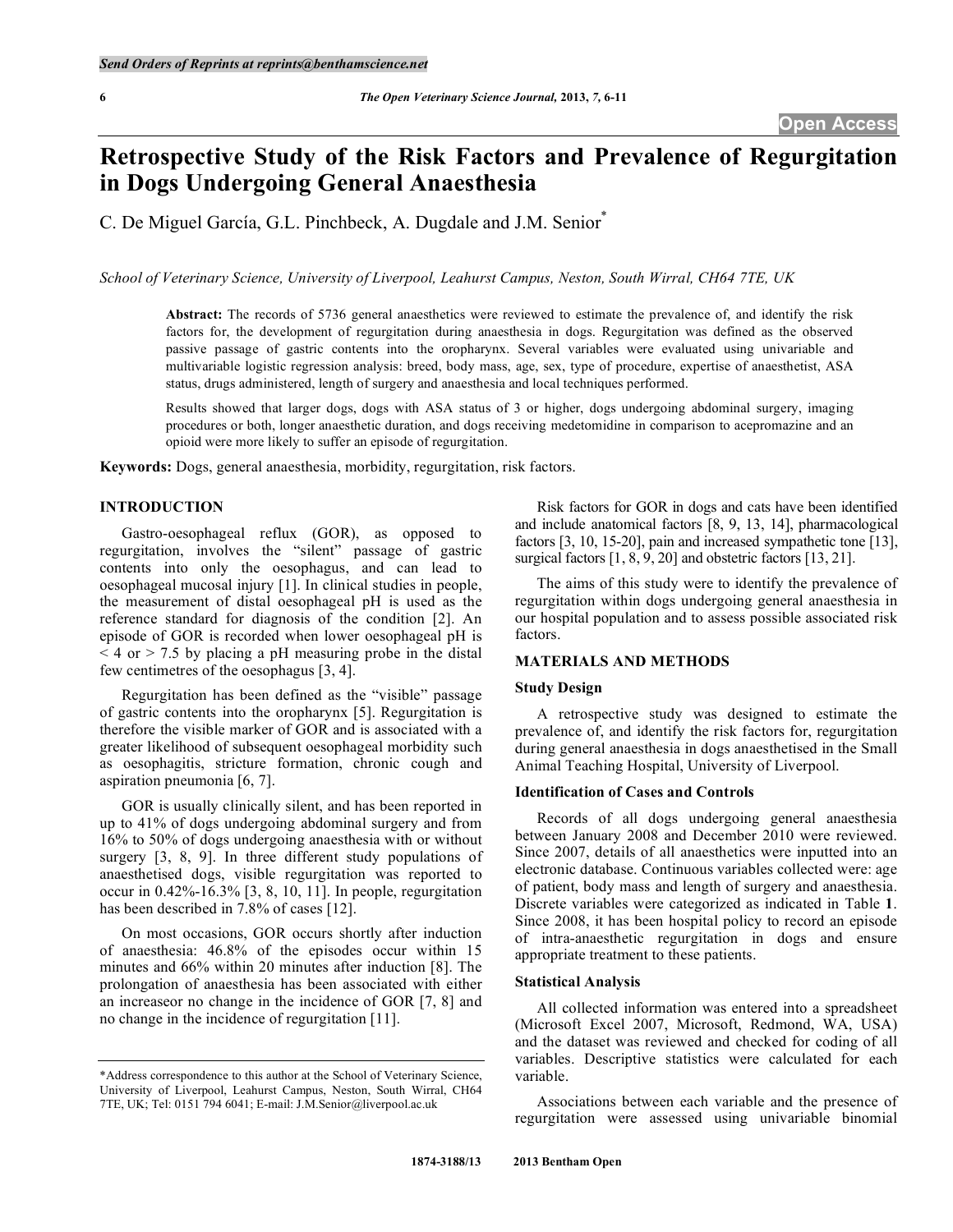#### **Table 1. Summary of Categorical Data Collected for Each Case**

| <b>Sex</b>                                        | Female, Male, Female Neutered, Male neutered                                                                                                                                                                                                                      |  |  |
|---------------------------------------------------|-------------------------------------------------------------------------------------------------------------------------------------------------------------------------------------------------------------------------------------------------------------------|--|--|
| <b>Breed (British Kennel Club Classification)</b> | Gundogs<br>Herding<br>Hounds<br>Terriers<br>Toy breeds<br>Utility breeds<br>Working breeds<br>Cross breeds                                                                                                                                                        |  |  |
| <b>Anaesthetist</b>                               | Senior anaesthetists<br>÷.<br>Anaesthesia interns<br>Locum/visitors<br><b>Nurses</b><br>Other veterinary members of staff not belonging to the anaesthesia department,<br>involvement of a student was also noted                                                 |  |  |
| Type of procedure                                 | Gastrointestinal procedures<br>$\overline{\phantom{a}}$<br>Non-gastrointestinal procedures<br>Diagnostic imaging procedures<br>Gastrointestinal procedures $+$ Diagnostic imaging<br>$\overline{a}$<br>Non-gastrointestinal procedures + Diagnostic imaging<br>÷, |  |  |
| <b>Premedication</b>                              | Acepromazine<br>$\blacksquare$<br>$Acepromazine + Oploid$<br>Opioid<br>Medetomidine<br>$Medetomidine + Oploid$<br>Miscellaneous (ketamine, benzodiazepines and combinations)                                                                                      |  |  |
| <b>Induction</b> agent                            | Injectable anaesthetic agent<br>$\sim$<br>Volatile anaesthetic agent<br>$\sim$                                                                                                                                                                                    |  |  |
| <b>ASA</b> status                                 | ASAI<br>$\overline{\phantom{a}}$<br>ASA2<br>$ASA \geq 3$                                                                                                                                                                                                          |  |  |
| Maintenance agents                                | Total intravenous anaesthesia (TIVA)<br>$\blacksquare$<br>Isoflurane<br>$\overline{a}$<br>Sevoflurane<br>Miscellaneous (nitrous oxide combinations, desflurane, isoflurane-sevoflurane)                                                                           |  |  |
| Local anaesthetic techniques                      | Epidural with local anaesthetic drugs<br>$\overline{a}$<br>Epidural without local anaesthetic drugs<br>Other local techniques<br>None                                                                                                                             |  |  |

logistic regression to calculate measures of strength of association (crude odds ratios [O.R.s]) for each variable with the presence of regurgitation. Variables with a *P*-value less than 0.3 on univariable regression were considered for inclusion in a multivariable model. The final models were constructed by a manual backwards stepwise procedure where variables with Wald *P*-values of less than 0.05, or those that changed the estimates of other coefficients in the model by 25% were retained in the model [22].

 Data were analysed using the Minitab statistical software package (Minitab 16.0 for Windows, Minitab Ltd., UK.) Statistical significance was set at  $p < 0.05$ .

# **RESULTS**

 Data from 5736 general anaesthetics in dogs were reviewed. Seventy five dogs had an episode of regurgitation, giving a prevalence of 1.3% (95 per cent CI 1.0% to 1.6%).

 All data underwent univariable logistic regression analysis. Results for categorical and continuous variables are shown in Table **2**.

 After univariable binomial logistic regression, there was no significant association between the prevalence of regurgitation and the following variables: sex ( $p = 0.7$ ), age of patient ( $p = 0.3$ ), anaesthetist ( $p = 0.7$ ), student ( $p = 0.9$ ), maintenance agent  $(p = 0.3)$ , local anaesthetic technique used  $(p = 0.3)$  and length of surgery  $(p = 0.9)$ .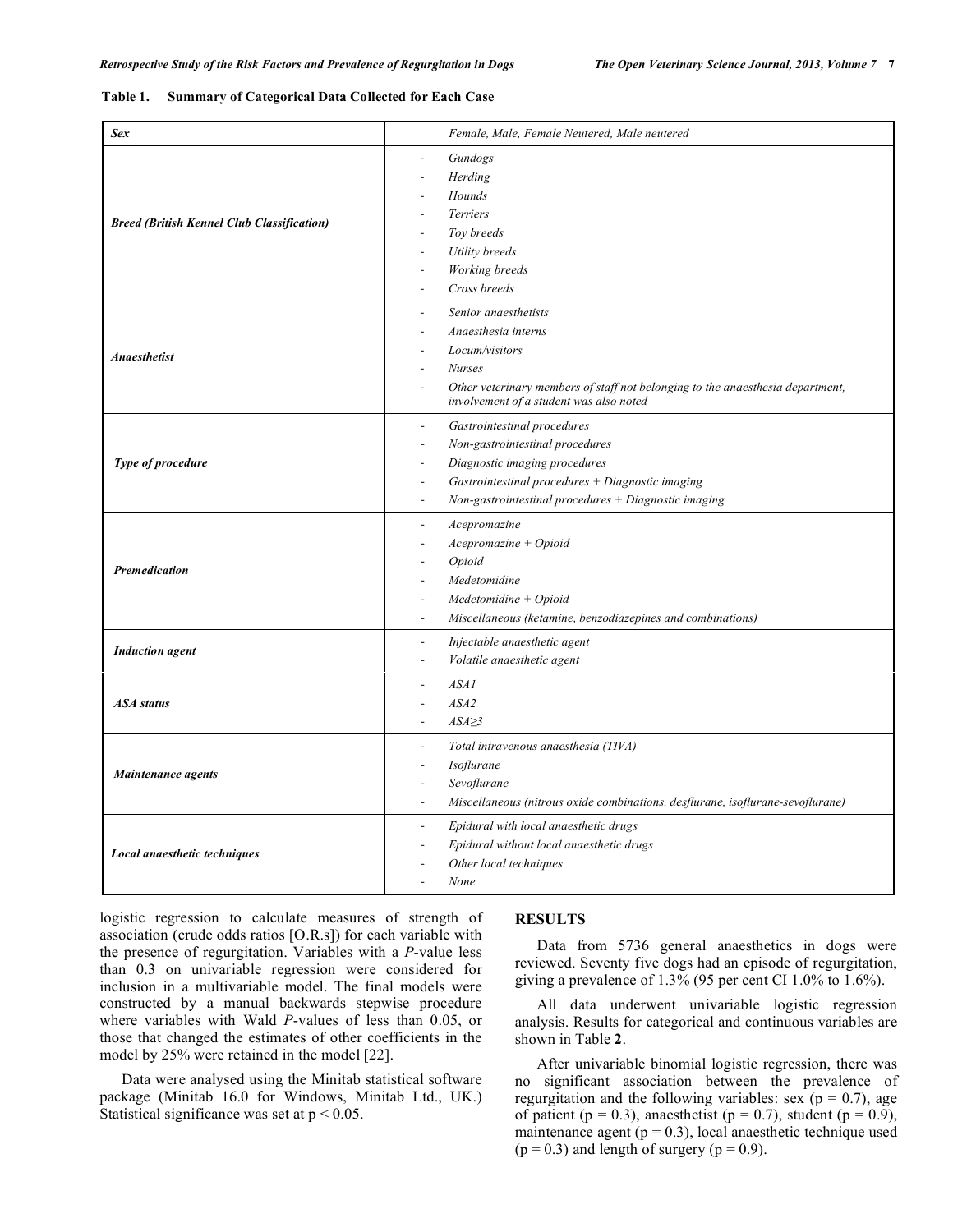## **Table2. Univariable Logistic Regression Model for Categorical and Continuous Variables. The Table Shows the p-Values and the Odds Ratio (OR) with a 95 Percent Confidence Interval (CI)**

| Categorical/ContinuousVariables                                      | Groups                                                                         | OR (CI)              |  |
|----------------------------------------------------------------------|--------------------------------------------------------------------------------|----------------------|--|
|                                                                      | Female                                                                         | Ref.*                |  |
| <b>Sex</b><br>$p-value = 0.7$                                        | Male                                                                           | $1.26(0.52-3.06)$    |  |
|                                                                      | FemaleNeutered                                                                 | $1.41(0.60-3.29)$    |  |
|                                                                      | Maleneutered                                                                   | $1.56(0.67-3.60)$    |  |
|                                                                      | Gundogs                                                                        | $1.34(0.49-3.68)$    |  |
| <b>Breed (British Kennel Club Classification)</b><br>$p-value = 0.2$ | Herding                                                                        | $1.97(0.60-6.51)$    |  |
|                                                                      | Hounds                                                                         | $2.53(0.80 - 8.01)$  |  |
|                                                                      | Terriers                                                                       | Ref. *               |  |
|                                                                      | Toy breeds                                                                     | $1.02(0.24-4.31)$    |  |
|                                                                      | Utility breeds                                                                 | $1.21(0.32 - 4.52)$  |  |
|                                                                      | Working breeds                                                                 | $2.52(0.94-6.75)$    |  |
|                                                                      | Cross breeds                                                                   | $2.81(1.01 - 7.85)$  |  |
|                                                                      | Various anaesthetists                                                          | Ref.*                |  |
| Anaesthetist                                                         | Senior anaesthetists                                                           | $0.80(0.31-2.09)$    |  |
|                                                                      | Anaesthesia interns                                                            | $0.89(0.34-2.34)$    |  |
| $p-value = 0.7$                                                      | Locum/visitors                                                                 | $0.55(0.15-2.05)$    |  |
|                                                                      | Nurses                                                                         | $2.32(0.44 - 12.26)$ |  |
|                                                                      | Other veterinary members of staff not belonging to the anaesthesia department. | $1.06(0.34-3.27)$    |  |
| Student involved in the case $p$ -value = 0.9                        | Yes                                                                            | Ref.*                |  |
|                                                                      | N <sub>0</sub>                                                                 | $1.02(0.64-1.63)$    |  |
|                                                                      | Gastrointestinal procedures                                                    | $2.90(1.34-6.30)$    |  |
| Type of procedure $p$ -value = 0.02                                  | Non-gastrointestinal procedures                                                | $Ref.*$              |  |
|                                                                      | Diagnosticimaging procedures                                                   | $1.76(0.92 - 3.37)$  |  |
|                                                                      | Gastrointestinal procedures(GI) + Diagnostic imaging                           | 3.90 (1.47-10.39)    |  |
|                                                                      | Non-gastrointestinal procedures+ diagnostic imaging                            | $1.33(0.60-2.92)$    |  |
|                                                                      | Acepromazine                                                                   | $5.00(0.64-39.06)$   |  |
|                                                                      | Acepromazine + Opioid                                                          | $0.21(0.05-0.96)$    |  |
| Premedication p-value $= 0.002$                                      | Opioid                                                                         | $0.54(0.11-2.55)$    |  |
|                                                                      | Medetomidine                                                                   | Ref.*                |  |
|                                                                      | Medetomidine + Opioid                                                          | $0.51(0.12-2.14)$    |  |
|                                                                      | Miscellaneous (ketamine, benzodiazepines and combinations)                     | $0.20(0.04-1.14)$    |  |
| Induction agent p-value $= 0.05$                                     | Injectable anaesthetic agent                                                   | $Ref.*$              |  |
|                                                                      | Volatile anaesthetic agent                                                     | 10.95 (2.44-49.07)   |  |
| ASA status p-value $= 0.01$                                          | ASA1                                                                           | Ref.*                |  |
|                                                                      | ASA2                                                                           | $1.28(0.63 - 2.61)$  |  |
|                                                                      | $ASA \geq 3$                                                                   | $2.60(1.25-5.42)$    |  |
| Maintenance agents p-value $= 0.4$                                   | Isoflurane                                                                     | $1.13(0.45-2.84)$    |  |
|                                                                      | Sevoflurane                                                                    | $0.74(0.22 - 2.45)$  |  |
|                                                                      | Miscellaneous (nitrous oxide combinations, desflurane, isoflurane-sevoflurane) | $Ref.*$              |  |
| Local anaesthetic Techniques $p$ -value = 0.3                        | Epidural with local anaesthetic drugs                                          | Ref.*                |  |
|                                                                      | Epidural without local anaesthetic drugs                                       | $0.29(0.08-1.10)$    |  |
|                                                                      | Other local techniques                                                         | $1.10(0.13 - 8.98)$  |  |
| Surgery time $p$ -value = 0.9                                        | $1.00(0.99-1.01)$                                                              |                      |  |
| Anaesthesia time $p$ -value = 0.06                                   | $1.03(1.00-1.06)$                                                              |                      |  |
| Age (months) $p-value = 0.3$                                         | $1.00(0.99-1.00)$                                                              |                      |  |
| Weight p-value $= 0.007$                                             | $1.02(1.01-1.04)$                                                              |                      |  |

\*Referent Variable.

 The following variables went forward for inclusion in the multivariable model: breed of patient ( $p = 0.1$ ), ASA status  $(p = 0.01)$ , type of procedure  $(p = 0.005)$ , premedication  $(p = 0.01)$ 

0.004), induction agents ( $p = 0.05$ ), body weight ( $p = 0.004$ ) and duration of anaesthesia ( $p = 0.06$ ).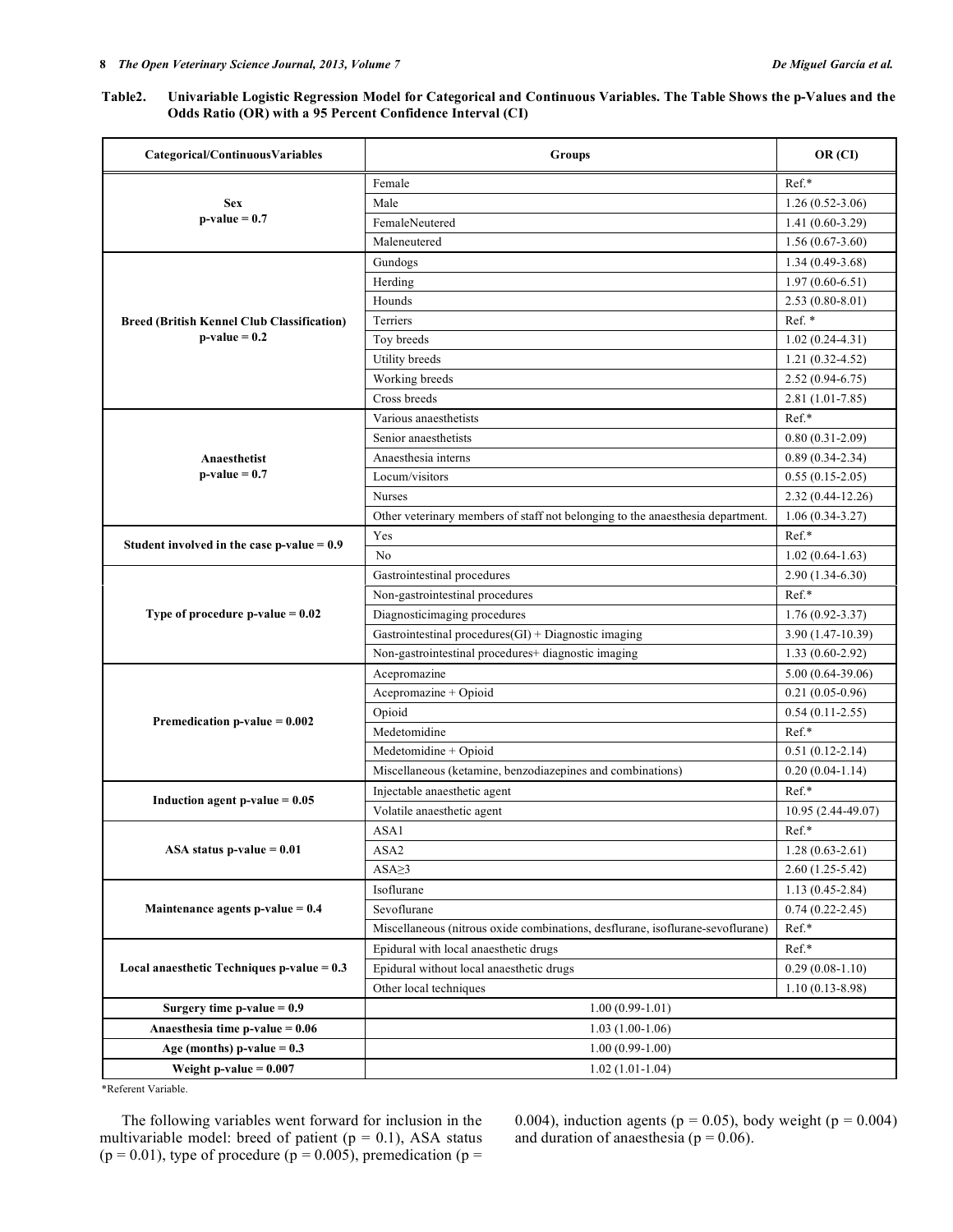Multivariable logistic regression analysis identified that dogs undergoing abdominal procedures, imaging procedures and a combination of both imaging and abdominal procedures were at a higher risk of developing regurgitation than dogs undergoing non-abdominal procedures. Furthermore dogs that received acepromazine in combination with an opioid were significantly less likely to suffer from regurgitation than those administered only medetomidine. Dogs classified as an ASA status of 3, 4 and 5 were more likely to experience regurgitation than those with an ASA status of 1. Increase in duration of anaesthesia and greater patient body weight were also associated with the likelihood of an episode of regurgitation occurring (Table **3**).

**Table 3. Multivariable Logistic Regression Model of Factors Associated with Regurgitation in 75 Patients. The Table Shows the P Values and the OR with their 95 Per Cent CI** 

|                                                 | P      | <b>Odds Ratio (CI)</b> |
|-------------------------------------------------|--------|------------------------|
| Weight                                          | 0.006  | 1.02                   |
|                                                 |        | $(1.01 - 1.04)$        |
| <b>ASA</b> status                               |        |                        |
| ASA 1                                           | $Ref*$ | $Ref*$                 |
| $ASA$ 2                                         | 0.37   | $1.39(0.68-2.86)$      |
| ASA > 3                                         | 0.009  | 2.98 (1.32-6.76)       |
| <b>Procedure</b>                                |        |                        |
| No GI involvement                               | $Ref*$ | $Ref*$                 |
| GI involvement                                  | 0.005  | $3.63(1.47 - 8.95)$    |
| Imaging                                         | 0.006  | $3.13(1.41-6.92)$      |
| GI+Imaging                                      | 0.003  | 5.11 (1.73-15.09)      |
| No GI+Imaging                                   | 0.463  | $1.41(0.57-3.50)$      |
| <b>Premedication</b>                            |        |                        |
| Medetomidine                                    | $Ref*$ | $Ref*$                 |
| Acepromazine                                    | 0.38   | $2.59(0.30-22.03)$     |
| Acepromazine+Opioid                             | 0.023  | $0.17(0.04-0.78)$      |
| Opioid                                          | 0.110  | $0.27(0.05-1.35)$      |
| Miscellaneous                                   | 0.052  | $0.18(0.03-1.01)$      |
| Medetomidine+Opioid                             | 0.397  | $0.53(0.12-2.30)$      |
| <b>Duration of Anaesthesia(10min intervals)</b> | 0.009  | $1.05(1.01-1.08)$      |

\*Referent Variable.

## **DISCUSSION**

 The prevalence of regurgitation in this clinical population was 1.3%. This is within the range of 0.42%-15% reported in canine experimental population studies [3, 8, 10, 11].

 Our results indicated that an increase in anaesthetic duration had a small, but significant, influence on the risk of regurgitation. For example, increasing anaesthesia time by 40 minutes would increase the risk of regurgitation by 1.2 times. Three comparable studies are available, although two of them were primarily interested in GOR and just one of them in regurgitation. Studies looking at the association between age and GOR had mixed results with one of them finding no association between these two variables [8] and a previous one finding a positive association [3]. No

association was found between age and regurgitation on a recent study [11].

 GOR has been reported to occur, in most cases, shortly after induction of anaesthesia [8]. Although the time at which regurgitation occurred was not recorded in our study, our findings imply that regurgitation can occur after the first 20 minutes of anaesthesia, and indeed is more likely to occur the longer the anaesthetic, although the influence of anaesthetic duration is small. We are unable to provide an explanation for this finding, although the effect of anaesthetic duration still remained significant when confounding influences such as ASA status and different procedures (including the amount of movement/ handling of patient) were accounted for in the statistical analysis.

 In this study, no correlation was found between an increase in patient age and the risk of regurgitation, in agreement with Lamata *et al*. [11]. In contrast, a previous report found a correlation between increase in age and occurrence of GOR [8].

 Body mass has been variably reported to be associated with an increased risk of GOR [8] and regurgitation [11]. In the latter study, an increase in body weight was found to be significantly associated with a higher risk of regurgitation. Body condition scores were not recorded for our population and therefore the influence of obesity on regurgitation cannot be reported. In people, obesity has been reported to increase the risk of regurgitation [23]. An alternative explanation may be that larger dogs are more difficult to manoeuvre, needing more than one person to lift and move them, often resulting in being held around the abdomen. The resultant increase in intra-abdominal pressure may predispose such animals to an episode of regurgitation.

 In agreement with another study where GOR was investigated, gastrointestinal procedures were found to have a higher risk of regurgitation compared to nongastrointestinal procedures in the present study [8]. An increase in intra-gastric pressure normally induces an increase in lower oesophageal sphincter pressure (LOSP), therefore maintaining the barrier pressure (BrP); but this response is limited, especially in anaesthetised animals and large increases in intra-gastric pressure are likely to induce reflux [24]. Surgical procedures involving the gastrointestinal tract, diagnostic imaging procedures or a combination of both during the same general anaesthetic were also found to increase the risk of regurgitation in this study, especially where multiple imaging procedures were combined during one general anaesthetic. It is possible that a change in depth of anaesthesia (when moving rooms within the diagnostic imaging unit or between this unit and the theatre area), as well as handling the patient and changing its body position may have triggered regurgitation. In those cases that underwent diagnostic imaging procedures and gastrointestinal procedures, the exact time when an episode of regurgitation occurred was not recorded in the data, but diagnostic imaging procedures alone were significantly associated with the incidence of regurgitation and these often require multiple changes in animal position (and may incur anaesthetic depth changes, e.g. bronchoscopy where the endotracheal tube may need to be removed; or increased intra-abdominal pressure e.g. during change of the animal's position or during abdominal ultra sonographic scanning).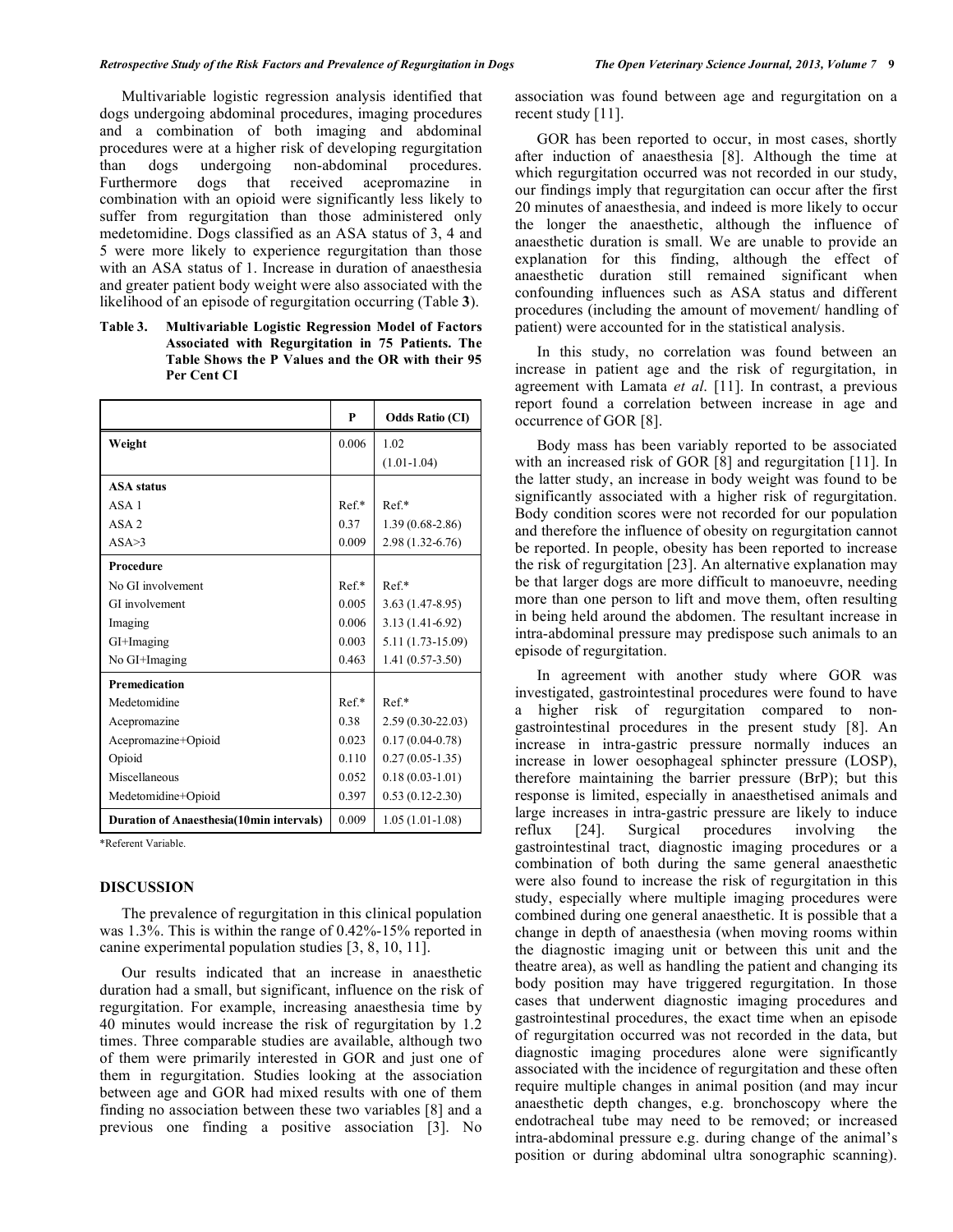The implication of diagnostic imaging as a causative factor for regurgitation warrants further investigation. These findings areapparently in opposition to those found in a recent study where animals that underwent orthopaedic procedures were at an increased risk of suffering from an episode of regurgitation [11]. This apparent discrepancy may, however, be because imaging procedures were also performed on those orthopaedic cases although this is not clear from their reported results.

 ASA status was significantly associated with regurgitation in our study, which is in opposition to previous studies where no association was found [11]. Dogs with ASA status of 3 or higher were at a greater risk of developing intra-anaesthetic regurgitation. Those higher risk patients (e.g. portosystemic shunt, abdominal mass resection, patent ductus arteriosus occlusion and pacemaker placements), may be more unstable under anaesthesia which may partly explain their higher risk of regurgitation.

 In our study population, the risk of regurgitation was significantly less in patients that were premedicated with acepromazine in combination with an opioid in comparison to patients administered medetomidine alone. In another study, dogs administered xylazine experienced a 77% reduction in LOSP (from 47.9 mmHg to 11.7mmHg) compared with animals administered acepromazine (62% reduction, from 47.9mmHg to 18.6mmHg), suggesting that regurgitation might be more likely following the administration of alpha-2-agonists. It was hypothesised that the reduction in LOSP by acepromazine might occur due to inhibition of the effects of 5- hydroxytryptamine, which increases the LOSP in conscious dogs, rather than being due to a primary effect on the central dopaminergic receptors [25]. To the authors' knowledge, the pharmacological mode of action of alpha-2-agonists on the LOSP has not yet been described. A significant difference in BrP between cats administered acepromazinein comparison to those administered atropine or a combination of drugs was found, where acepromazine alone caused less decrease in BrP compared to the others [16]. The resting LOSP or BrP at which animals are at a higher risk of experiencing an episode of regurgitation has not been described in dogs, but in people, a resting LOSP of 13cm H2O is sufficient to prevent reflux [26]. In contrasts to these studies, other authors have found no association between the administration of acepromazine with the likelihood of an episode of regurgitation occurring [11].

 Opioids can delay the emptying of large amounts of gastric content and this may constitute a significant risk factor for regurgitationin patients in emergency situations requiring anaesthesia [24]. Pethidine has been shown to produce phasic contractions of the lower oesophageal sphincter in conscious dogs, with higher minimal pressures compared with atropine, xylazine or acepromazine [25]. Morphine increased the incidence of GOR during the subsequent anaesthetic episode, although no relationship was found between vomiting caused by morphine and the likelihood of experiencing GOR in anaesthetised dogs [7]. In agreement with a previous study [11], we found no association between the use of opioid drugs alone and the incidence of regurgitation, although the different opioids were not separated for analysis in this case.

 In our study, we gathered data on individual anaesthetic induction agents/ agent combinations (e.g. propofol, alfaxalone, ketamine with benzodiazepines, and volatile agents) and analysed the data to establish if any individual agent(s)/ combinations were associated with the incidence of regurgitation. No significant associations were found (data not shown) which is in agreement to a previous report [11]. It was only after induction agents were grouped together into injectable agents or inhalation agents that a significant association was found after univariable analysis. After univariable analysis, induction of anaesthesia with volatile agents was a risk factor for regurgitation, but because the inhalation group size was too small ( $n = 16$ ) compared with the injectable group size ( $n = 5513$ ), this variable could not be included in the final multivariable model. Previous studies comparing the use of propofol and thiopental for induction of anaesthesia in dogs and cats found consistent differences between the effects of these two drugs on the LOSP, although our results suggest that such differences may have little clinical relevance, although thiopental was not commonly used in our study population [18, 27].

 In this study, the anaesthetic maintenance agent did not affect the risk of regurgitation, which is in accordance with previous studies, where the risk of developing regurgitation or GOR was not significantly affected by the selection of isoflurane, halothane or sevoflurane for maintenance of anaesthesia, respectively [11, 19].

## **CONCLUSION**

 Results of the present study suggest that larger dogs, patients with ASA status of 3 or higher, animals undergoing abdominal and/or imaging procedures and animals undergoing a long anaesthetic procedures, are more likely to suffer from an episode of visible regurgitation. Also dogs receiving premedication with medetomidine versus acepromazine with an opioid are at a higher risk of regurgitation.

 In order to elucidate risk factors in more depth, further information is needed from multi-centre studies. Additionally, follow-up studies could be of use in order to determine outcomes in patients reported to have regurgitated under anaesthesia.

 Knowing these risk factors should inform clinicians about high risk cases so they are vigilant and, where possible, can manage modifiable risks, such as type of premedication or minimising the length of anaesthesia as much as possible, as well as being aware of the procedures or patients at a higher risk of suffering from regurgitation so faster action can be elicited.

# **CONFLICT OF INTEREST STATEMENT**

 None of the authors has any financial or personal relationships that could inappropriately influence or bias the content of the paper.

## **ACKNOWLEDGEMENTS**

 The authors would like to thank their colleagues of the Small Animal Teaching Hospital that anaesthetised, cared